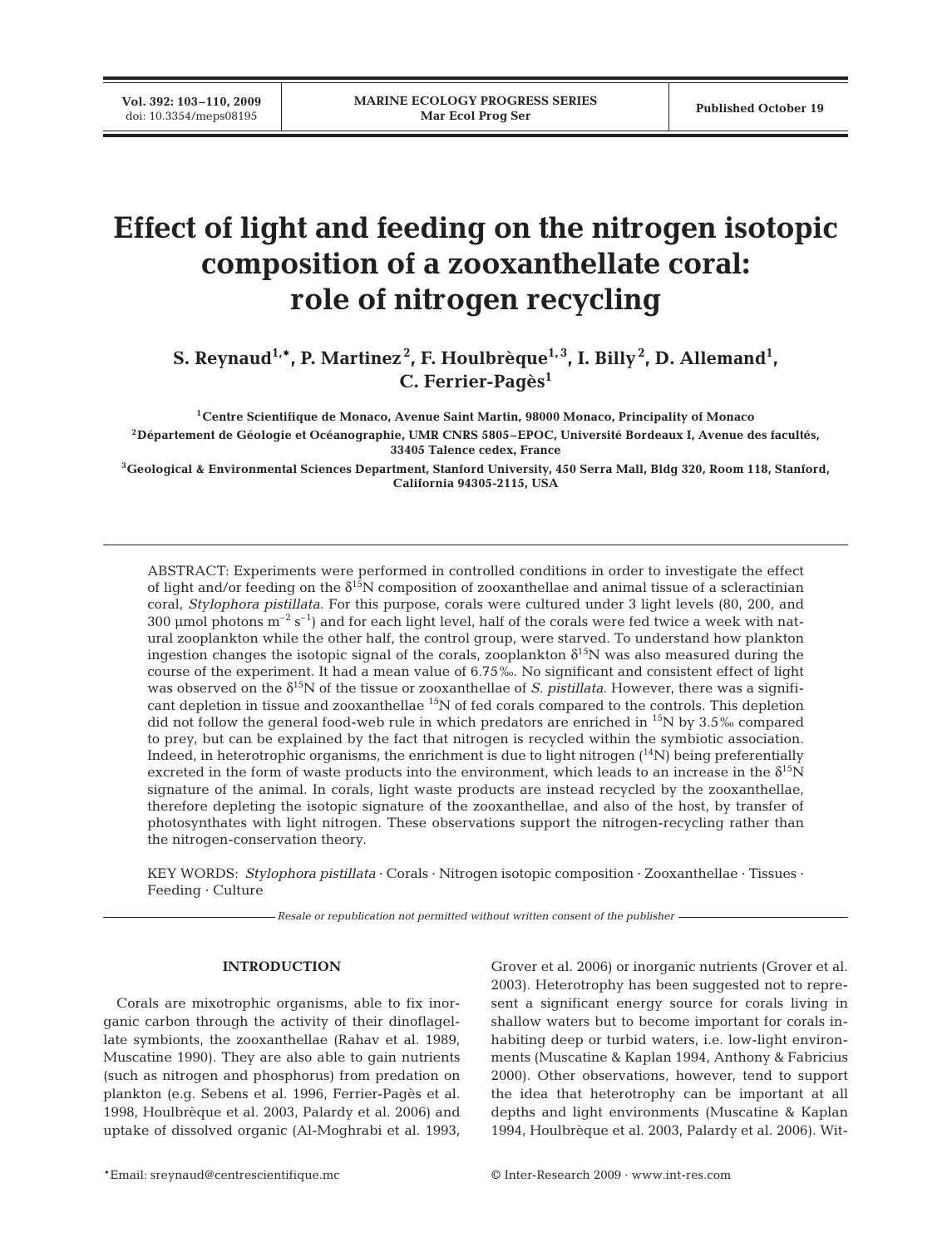ting (1999) also calculated that *in situ* zooplankton ingestion could represent a non-negligible energy input for the growth of 2 different scleractinian coral species, and Grottoli et al. (2006) showed that feeding rates on zooplankton largely increased in bleached corals compared to healthy ones and provided them with up to 100% of their daily metabolic demand, enabling them to maintain and/or restore energy reserves (Rodrigues & Grottoli 2007). It was recently suggested that, in cnidarians, the simple autotrophic organic molecules were mainly used for respiration while the more complex heterotrophic organic molecules were used to build cellular structures such as proteins, nucleic acids, and membranes (Bachar et al. 2007).

Stable isotope analyses can bring new insights to the relative importance of auto-and heterotrophy, since they can be used to identify food sources (Peterson & Fry 1987) and quantify carbon and nitrogen fluxes between different trophic levels (Minagawa & Wada 1984, Rau et al. 1992).  $\delta^{13}$ C of consumers is usually similar to that of their diet, while  $\delta^{15}N$  is enriched by 3 to 4‰ with each successive trophic level (DeNiro & Epstein 1981, Rau et al. 1983, Owens 1988). While the  $\delta^{13}$ C signature of coral tissue and skeleton has been well studied under different trophic conditions (Felis et al. 1998, Grottoli & Wellington 1999, Reynaud et al. 2002), far fewer studies have investigated the effects of feeding on the  $\delta^{15}N$  signature of coral tissue, and results remain unclear. Muscatine and collaborators (Muscatine et al. 1989, Muscatine & Kaplan 1994) were the first to investigate the effect of depth and availability of particulate organic matter on the nitrogen stable isotopes of coral tissue and zooxanthellae. Although the pattern was not always consistent, they reported depletion in heavy isotopes with depth. They deduced that corals living in deeper waters had lower photosynthetic rates and were more heterotrophic than corals living in shallow waters. From subsequent studies, it also appeared that several environmental parameters were affecting the  $\delta^{15}N$  signature of coral tissue sampled in the field, such as inorganic nitrogen uptake (Yamamuro et al. 1995), terrestrial nitrogen loads (Sammarco et al. 1999), eutrophication (Sammarco et al. 1999, Heikoop et al. 2000a, Hoegh-Guldberg et al. 2004, Marion et al. 2006), zooxanthellar population dynamics (Heikoop et al. 2000b), light (Heikoop et al. 1998), and bleaching (Rodrigues & Grottoli 2006).

The aim of the present study was to investigate, under controlled experimental conditions, the effect of light and/or feeding on the  $\delta^{15}N$  of the zooxanthellae and coral tissue of *Stylophora pistillata*. Data obtained will help to understand results observed in previous *in situ* studies. For this purpose, several sets of corals were prepared and maintained, either starved or fed, at 3 different light levels. The effect of feeding on the

carbon and oxygen isotopic composition of the tissue and skeleton of the same coral species under comparable controlled conditions has already been investigated (Reynaud et al. 2002). Feeding changed the  $\delta^{13}C$ isotopic signal of the coral tissue without changing the skeletal  $\delta^{13}$ C (Reynaud et al. 2002).

# **MATERIALS AND METHODS**

**Experimental set-up.** The experiment was performed in the laboratory as described in Houlbrèque et al. (2003). During this experiment, both the physiological parameters and the isotopic signature of the tissue were monitored. The following methodology only refers to the isotope measurements. Six colonies of the branching scleractinian coral *Stylophora pistillata* Esper, 1797 were collected in the Gulf of Aqaba (Red Sea, Jordan), and maintained in aquaria. Terminal portions of branches were cut with bone-cutting pliers and ca. 90 nubbins (15 from each colony) were prepared. These fragments were then glued onto glass slides using underwater epoxy (Devcon®) according to Reynaud-Vaganay et al. (1999), and randomly distributed into 6 independent aquaria (30 l) placed in a common water bath. The tanks were supplied with oligotrophic Mediterranean seawater (low amounts of organic and inorganic nutrients, no micro- or mesozooplankton, few bacteria and flagellates; Ferrier-Pagès et al. 1998) pumped from 50 m depth at a rate of  $2 \ln^{-1}$  and the water was continually mixed using a submersible pump (Minijet MN 606, Rena®). Seawater was maintained at 26°C. Light (150 µmol photons  $m^{-2}$  s<sup>-1</sup>) was provided by metal halide lamps (Phillips HPIT, 400 W) on a 12:12 h photoperiod. Temperature (precision: ±0.1°C) was logged at 10 min intervals using a Seamon® temperature recorder, and salinity and underwater irradiance were measured using a conductivity meter (Meter LF196) and a  $4\pi$  quantum sensor (Li-Cor, LI-193SA) respectively. Tanks were cleaned twice a week in order to prevent algae growth on the glass slides.

After a healing period of 3 wk, conditions were changed in the 6 independent tanks such that 3 different light levels (80, 200, and 300 µmol photons  $m^{-2}$  s<sup>-1</sup>) and 2 feeding regimes (feeding and starving) for each light level as described in Houlbrèque et al. (2003) could be applied. An irradiance of 300 µmol photons  $m^{-2}$  s<sup>-1</sup> could be considered as a low value compared to the light measured in the field (up to 1200 µmol photons  $m^{-2}$  s<sup>-1</sup> at midday). However, under these experimental conditions, light was constant for 12 h  $d^{-1}$  and sufficient to reach maximal photosynthesis under these conditions (Ferrier-Pagès et al. 2000). For each light level, nubbins were either fed twice a week for 9 wk or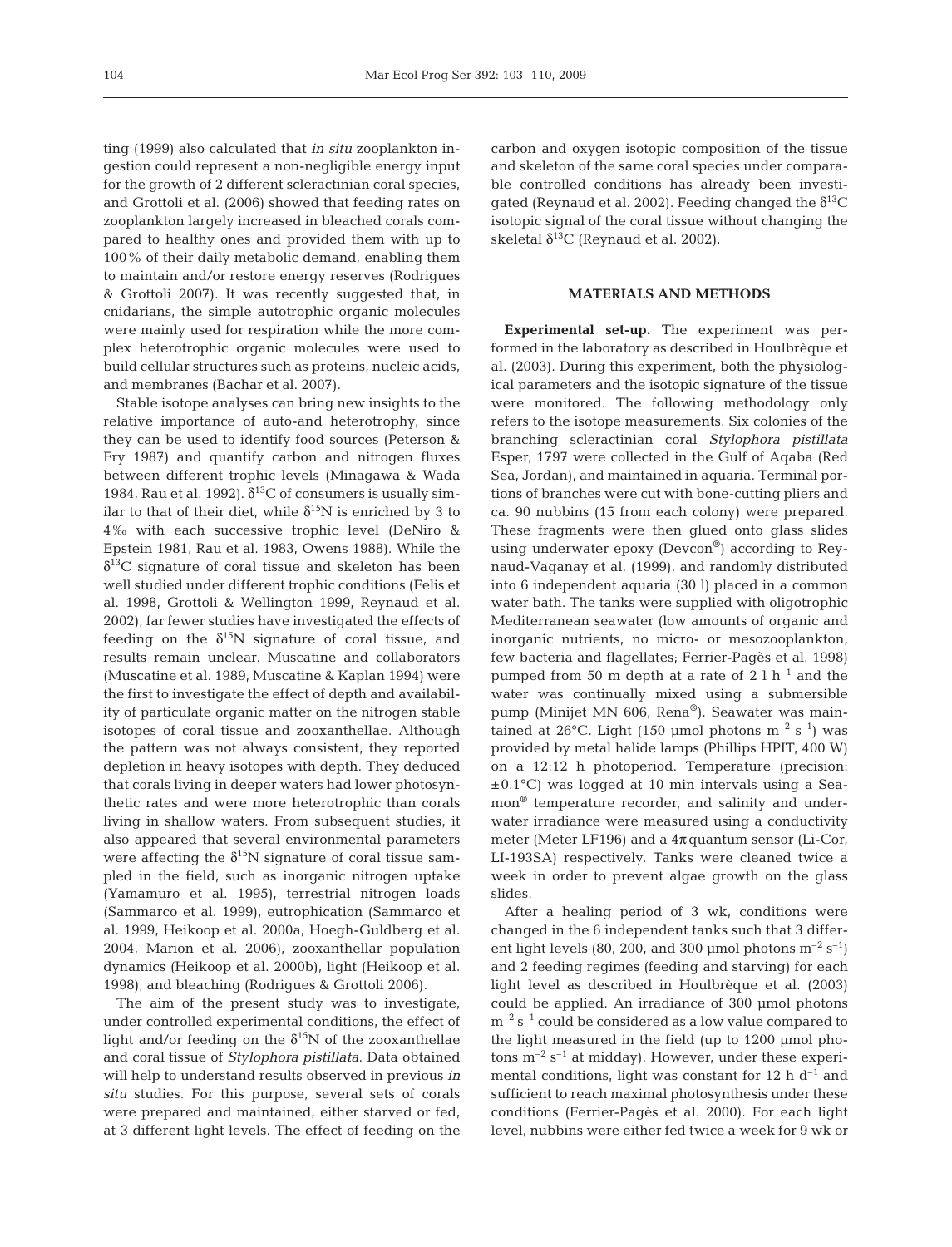maintained starved for the entire incubation. Food supply was composed of natural and freshly collected zooplankton (ca.  $1120 \pm 152$  organisms  $l^{-1}$ ), which is of a better nutritional value compared to prey cultivated in the laboratory, such as *Artemia salina* (Lasker et al. 1983, Zamer & Hoffmann 1993). The ingestion of plankton by *Stylophora pistillata* was monitored in previous experiments (Ferrier-Pagès et al. 2003, Houlbrèque et al. 2003). Ingestion rates varied between 0.5 and 2 prey items  $\text{polyp}^{-1}$  in 1 h of ingestion, depending on the prey concentration (Sebens et al. 1996). The plankton was collected using a WP2 net and immediately brought back to the laboratory. It was first concentrated with a reverse filtration apparatus on a 10 µm filter, to avoid including small algae and detritus. It was then added to seawater at 26°C and the actively swimming portion of the sample was fed to the corals. A 100 ml sample was collected in the aquaria at each feeding time to determine the nature and abundance of the planktonic prey using a binocular  $(40\times)$ microscope and a Dolfuss chamber (Hydro-Bios). Adult and larval copepods represented the major fraction of this plankton. The rest was composed of siphonophores and different organisms such as brachiopod larvae, crustacean larvae, and jellyfishes. After feeding, the aquaria were entirely emptied, rinsed, and refilled with fresh seawater to stop the ingestion and avoid any contamination by dissolved organic nutrients.

After 9 wk, samples were treated as described in the next paragraph.

**Sample preparation.** All glassware was packed in aluminum foil and pre-combusted at 480°C for at least 6 h (Thermolyne 62700 oven). Each piece of coral was placed in a 100 ml beaker containing 20 ml of filtered seawater. Tissue was completely removed from skeleton with an air-pick (air under pressure) and homogenized with a Potter-Elvehjem tissue grinder. The homogenate was then centrifuged (Biofuge 17RS-Heraeus) at  $2800 \times g$  for 5 min at  $4^{\circ}$ C to pellet most of the zooxanthellae. The supernatant was centrifuged again at least twice at 2800× *g* for 10 min to pellet residual zooxanthellae (Muscatine et al. 1989), transferred into 50 ml Pyrex tubes, and frozen (–20°C) until subsequent analysis. Pellets of zooxanthellae were resuspended, washed 3 times with filtered seawater to avoid any tissue contamination, and frozen  $(-20^{\circ}C)$ . Before isotopic measurements, tissue and zooxanthellar samples were freeze-dried using a Heto (CT 60) lyophilizer. In addition, 200 ml of each plankton sample were filtered on a pre-combusted GF/F filter for isotopic signature measurement.

**Stable isotope measurements.** Nitrogen isotope  $(\delta^{15}N)$  measurements were determined in animal tissue and zooxanthellar fractions as well as in plankton samples using a Carlo-Erba NA2500 Elemental Analyzer interfaced with an Isoprime-Micromass Stable Isotope Ratio Mass Spectrometer at EPOC, Université Bordeaux I. Isotopic analyses are reported according to the classical delta notation:

$$
\delta^{15}N = \left[ (R_{sample} / R_{standard}) - 1 \right] \times 1000 \tag{1}
$$

where  $R = 15N/14N$ , and all values are reported as per mille (‰). The standard is atmospheric nitrogen. The precision of the measurements, expressed as the standard deviation from the mean replicate of international and laboratory standards, is better than 0.3‰.

**Statistical analysis.** We are aware that this experimental set-up is, strictly speaking, a pseudo-replicated design. However, it is almost impossible that differences in the tanks might have confounded the treatment effect. Indeed, it is clear from the physiological results obtained (Houlbrèque et al. 2003; significant and large increase in zooxanthellae density, in chlorophyll and protein contents, as well as in the rates of photosynthesis and calcification in fed compared to starved corals) that the tank effect, if any, was not significant compared to the feeding and light effects. Moreover, all parameters, such as temperature, light, and seawater renewal (and therefore salinity) were regularly measured and maintained at the desired values throughout the experiment. All these observations make us confident about the results obtained.

The cross-effect of light and feeding on the isotopic signature of coral host or zooxanthellae was assessed using 2-way ANOVAs. For each light level, the effect of feeding was again tested using a *t-*test. All statistical analyses were carried out using the statistical package STATVIEW 5.0.0.0. Results are reported as mean ± standard error of the mean (SE) and n is the sample size.

### **RESULTS**

# **Comparison between animal and zooxanthellae** δ**15N signatures**

 $\delta^{15}$ N values of the animal tissue were significantly higher (7.65  $\pm$  0.09‰) than those of the zooxanthellae  $(6.46 \pm 0.10\%, 1\text{-way ANOVA}, p < 0.0001)$  for each light condition, and irrespective of feeding and starvation (Fig. 1). No correlation was found between the animal and zooxanthellae  $\delta^{15}$ N.

#### **Isotopic composition of coral tissue**

The 2-way ANOVAs testing the effects of light and feeding on the isotopic signature of the coral tissue showed a significant effect of feeding (Table 1,  $p =$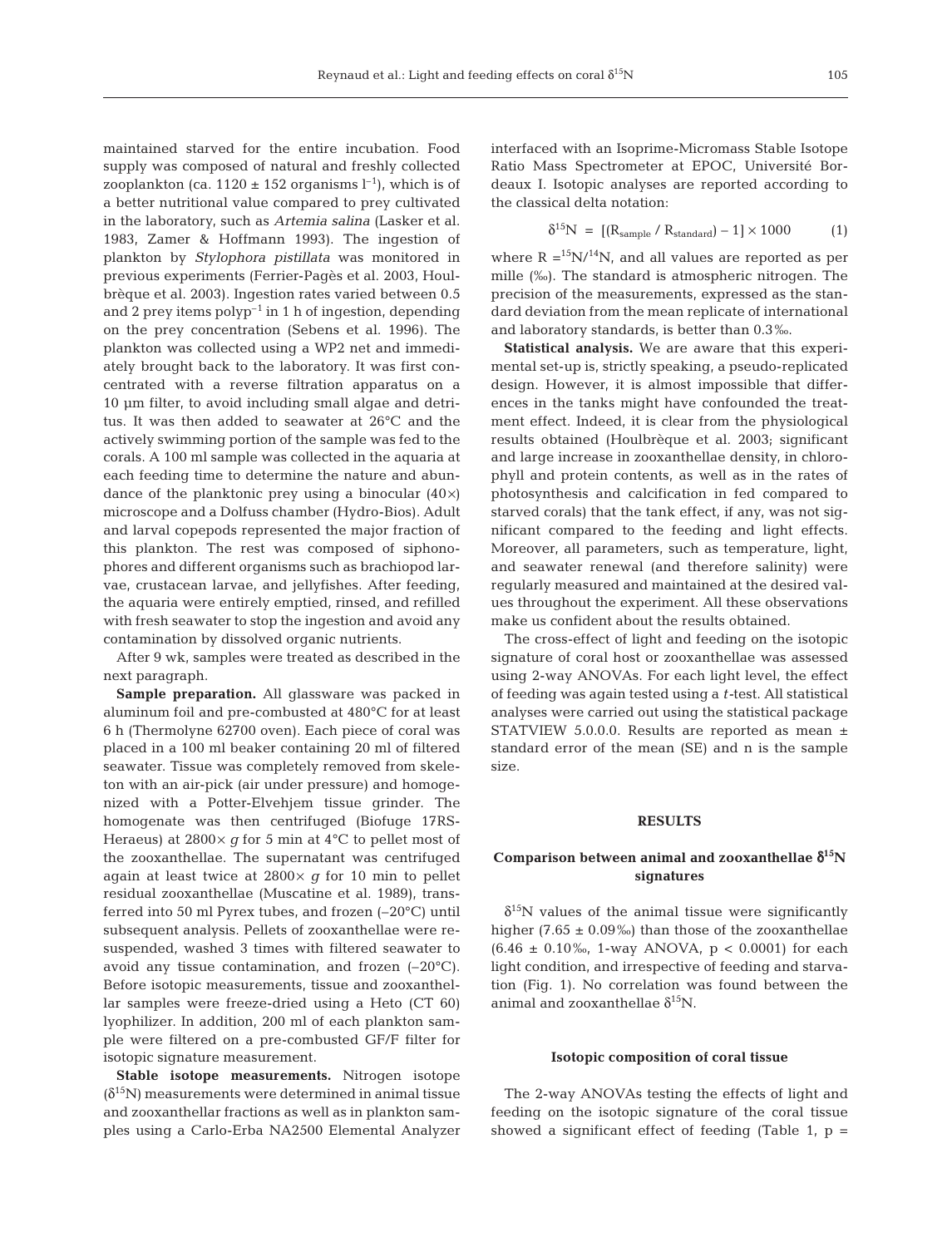

Fig. 1. *Stylophora pistillata.* δ15N of zooxanthellae (Zoox.) and tissue fractions in each experimental condition. Three light levels were investigated (80, 200, and 300 µmol photons  $m^{-2}$  $s^{-1}$ ) and 2 feeding levels (S: starved and F: fed). Results are reported as mean ± standard error of the mean (SE) and the sample size is the number in each bar of the histogram

Table 1. *Stylophora pistillata.* 2-way ANOVAs testing the effect of feeding and light on nitrogen isotopic composition, for coral tissue and zooxanthellae

|                        | df | F      | р        |
|------------------------|----|--------|----------|
| <b>Coral tissue</b>    |    |        |          |
| Feeding                |    | 7.640  | 0.0094   |
| Light                  | 2  | 0.177  | 0.8      |
| Feeding $\times$ Light | 2  | 0.311  | 0.7      |
| Zooxanthellae          |    |        |          |
| Feeding                |    | 63.387 | < 0.0001 |
| Light                  | 2  | 7.022  | 0.0015   |
| Feeding $\times$ Light | 2  | 13.267 | < 0.0001 |

0.0094). The  $\delta^{15}N$  values of the coral tissue (Fig. 2) were significantly lower in fed (mean:  $7.36 \pm 0.11\%$ ) than in starved corals (mean:  $7.88 \pm 0.12\%$ ). When compared for each light level, there was a significant difference between fed and starved corals maintained at 80 or 200 µmol photons  $m^{-2}$  s<sup>-1</sup> (*t*-test, p = 0.007 and  $p = 0.006$  respectively). However, corals cultivated at 300 µmol photons  $m^{-2}$  s<sup>-1</sup> did not show any difference between the 2 feeding regimes  $(t\text{-test}, p = 0.4)$ .

Light had no significant effect on the  $\delta^{15}N$  of the tissue (Fig. 2), either for fed or for starved corals (Table 1). The  $\delta^{15}$ N values of coral tissue were 7.73  $\pm$  0.17, 7.60  $\pm$ 0.17, and  $7.62 \pm 0.14$  for corals cultured at 80, 200, and 300 µmol photons  $m^{-2}$  s<sup>-1</sup> respectively.

# **Isotopic composition of zooxanthellae**

The 2-way ANOVAs showed a significant effect of feeding on the  $\delta^{15}N$  values of zooxanthellae (Table 1,



Fig. 2. *Stylophora pistillata.* δ15N of tissues versus light intensity for starved  $(S)$  and fed  $(F)$  corals (mean  $\pm$  SE). Sample sizes are as shown in Fig. 1



Fig. 3. *Stylophora pistillata.* δ15N of zooxanthellae (zoox.) versus light intensity for starved (S) and fed (F) corals (mean  $\pm$ SE). Sample sizes are as shown in Fig. 1

 $p < 0.0001$ , Fig. 3), ranging between  $5.95 \pm 0.12$  and 7.00 ± 0.11‰ for zooxanthellae from fed and starved corals. The  $\delta^{15}N$  values of zooxanthellae from fed corals were  $5.12 \pm 0.15$ ,  $6.42 \pm 0.12$ , and  $6.30 \pm 0.12$  ‰, and from starved corals were  $7.12 \pm 0.22$ ,  $6.86 \pm 0.18$ , and  $7.02 \pm 0.16\%$ , respectively for the 80, 200, and 300 µmol photons  $m^{2} s^{2}$  light levels. Light also had a significant effect on the  $\delta^{15}N$  of zooxanthellae (Table 1). There was also a crossed effect between light and feeding, because the effect of light was only significant on zooxanthellae from fed corals. Fed corals maintained under the lowest light level therefore presented a very low  $\delta^{15}N$ signature compared to the others.

## **Isotopic composition of prey**

 $\delta^{15}$ N of the zooplankton was 6.75 ± 0.90‰. The high variability was due to different prey compositions between samples.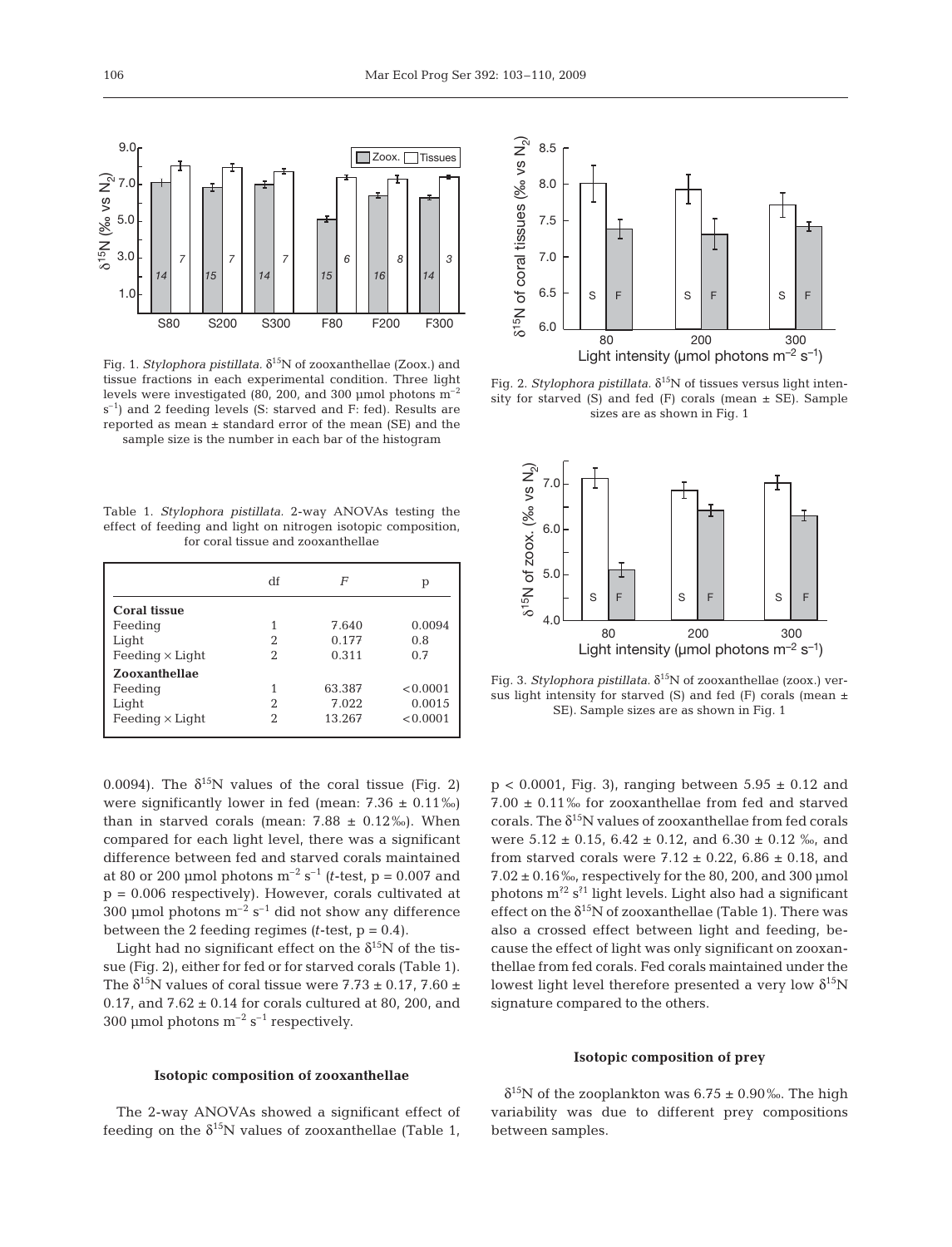# **DISCUSSION**

In the present study, the effect of light and feeding on the nitrogen isotopic composition of the animal tissue and zooxanthellae was investigated for the scleractinian coral *Stylophora pistillata*. The physiological differences between fed and starved colonies used in the present work are presented in Houlbrèque et al. (2003). In summary, after 9 wk of incubation, fed colonies had, at all light levels, much higher protein and chlorophyll concentrations (normalized per unit area of the coral), zooxanthellar densities, and calcification rates than starved colonies. Rates of photosynthesis expressed per skeletal surface area were also significantly higher in fed corals at 200 and 300 µmol photons  $m^{-2}$  s<sup>-1</sup> but remained unchanged between starved and fed corals when expressed per zooxanthella cell or amount of chlorophyll. Colonies maintained under the lowest light level (80 µmol photons  $m^{-2}$  s<sup>-1</sup>) had the lowest rates of photosynthesis, identical for fed and starved corals.

Results obtained with the starved corals showed a significant enrichment in  $\delta^{15}N$  of the coral tissue compared to the zooxanthellae (1‰). This is in agreement with the observation that  $\delta^{15}N$  is considered to be an indicator of the translocation of photosynthate from the zooxanthellae to the host. As a consequence, the host is generally enriched by +1.5‰ compared to the zooxanthellae, due to an isotopic enrichment associated with the change in trophic level (Owens 1988). In the same way, Rodrigues & Grottoli (2006) also concluded that the  $\delta^{15}$ N of the coral host tissue was reflecting the zooxanthellae concentration. It has to be noted, however, that the  $\delta^{15}N$  signature in the starved corals is in the upper range of the values measured by Muscatine et al. (2005) for symbiotic corals (from 3 to 7.6‰, see Fig. 1B in Muscatine et al. 2005) and in the range of mean values measured for asymbiotic corals (ca. 8.08‰). This large range of  $\delta^{15}N$  values for symbiotic corals might originate from different organic and inorganic nitrogen sources found in seawater and taken up by the zooxanthellae.

Results obtained with the fed corals were, however, unexpected, but this is the first time that the effect of feeding has been experimentally tested on the coral  $\delta^{15}$ N signature, with feeding being the unique parameter changing between experimental conditions. In pure animal systems, there is a 3.5‰ enrichment between each trophic level (Minagawa & Wada 1984, Owens 1988), due to the fact that animals, after feeding, mainly excrete the light nitrogen isotope  $(^{14}N)$ , leading the heavy form  $(^{15}N)$  to accumulate in the tissue. Conversely to this, and unexpectedly, fed coral tissue was not enriched in  $\delta^{15}N$  compared to starved coral tissue, and was even depleted in most conditions. If we consider that the zooplankton supplied to corals presented a  $\delta^{15}$ N of 6.75‰, and if we follow the isotopic trophic rules of 3.5‰ enrichment between trophic levels, fed coral tissue should have been enriched to a value of 9 to 10‰, which was not the case. Zooxanthellae from fed corals, especially those maintained at the lowest light level of 80 µmol photons  $m^{-2}$  s<sup>-1</sup>, were also depleted in  $\delta^{15}N$  compared to the ones from starved corals. If we also consider that a part of the organic food supplied to the host is directly and rapidly transferred to the symbionts (Piniak et al. 2003), zooxanthellae from fed corals should have also been enriched in  $15N$  up to more than 10‰.

The lack of  $^{15}N$  enrichment of fed corals compared to other animals might certainly be due to the symbiotic status of these organisms, and to some patterns linked to the cycle of nitrogen in those symbioses. To date, this cycle has not been well established, and there are 3 theories, which are not always mutually exclusive. The first is the nitrogen-recycling theory, in which corals produce large amounts of ammonium in the form of waste products. This ammonium is not lost in the environment (Muscatine & D'Elia 1978, Rahav et al. 1989) but assimilated into amino acids by algae and then released back to the animal (Wilkerson & Muscatine 1984, Lipschultz & Cook 2002). The second theory is the nitrogen-conservation hypothesis (Rees & Ellard 1989, Wang & Douglas 1998) in which nitrogen is retained in the animal host, which respires the photosynthates translocated by the algae rather than its amino acids. Finally, the third hypothesis of nitrogen limitation suggests a promotion of ammonium assimilation in the animal by alga-derived photosynthates (an extended review on these cycles can be found in Wang & Douglas 1998). It has been suggested that nitrogen recycling is perhaps not very important in corals, yet results obtained in the present study suggest the contrary. Indeed, the recycling of nitrogen within the symbiotic association (light nitrogen of coral waste products transferred to the zooxanthellae) is a possible metabolic reason for the observed  $^{15}N$  depletion in zooxanthellae (Fig. 4). Since feeding should increase the amount of light nitrogen excreted (Rahav et al. 1989, Muscatine et al. 2005), it should increase the amount of light nitrogen flow into the zooxanthellae, leading to a depletion of the algae from fed corals compared to the algae from starved ones. This theory is strengthened by the results obtained with corals maintained at 80 µmol photons  $m^{-2}$  s<sup>-1</sup>. These corals had the lowest photosynthetic rates (Houlbrèque et al. 2003) and should have therefore relied more on feeding for their metabolic needs, leading their zooxanthellae to be the most depleted compared to those from all other treatments (Fig. 3). This depletion could also have been increased by the low rates of photosynthe-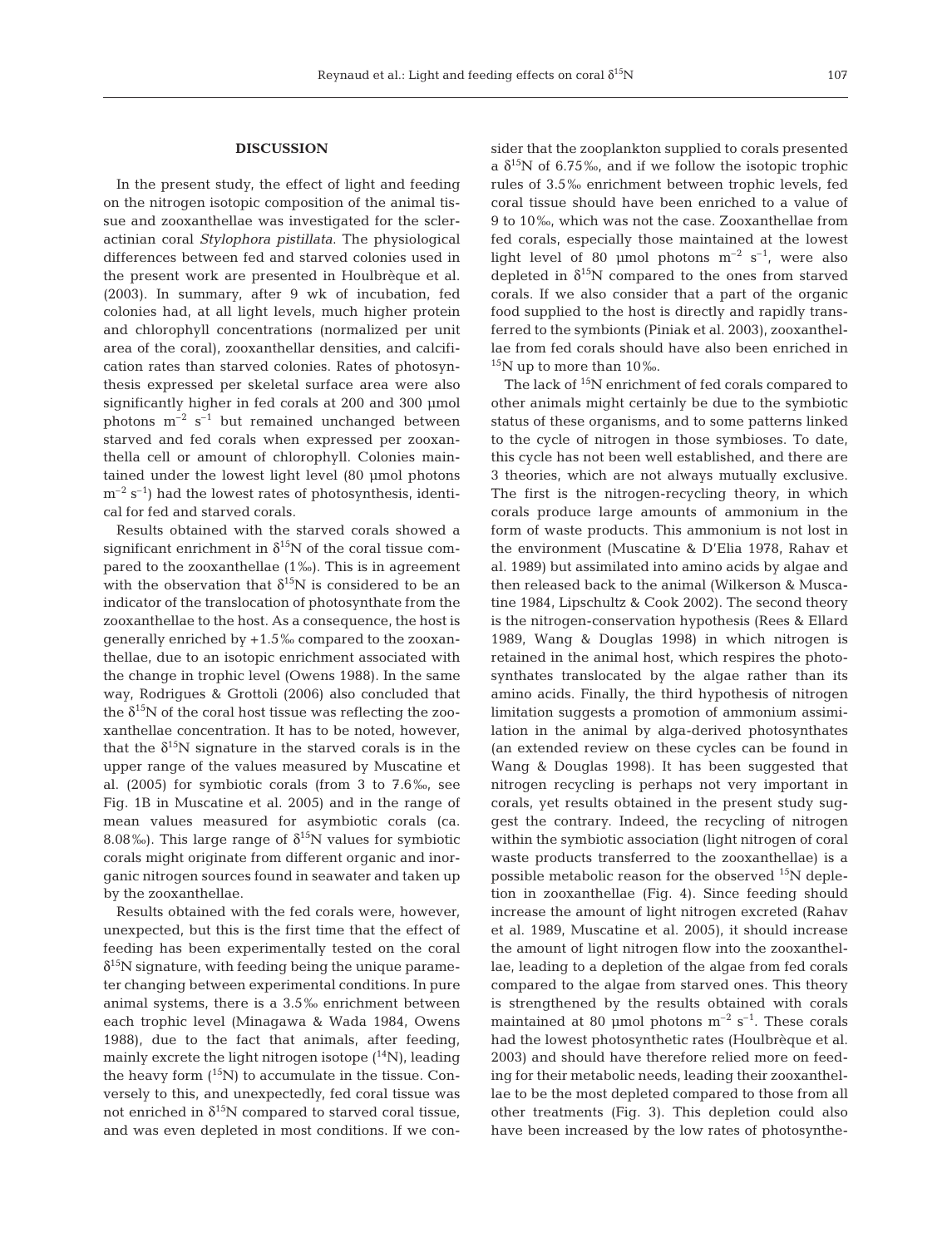

Fig. 4. Nitrogen pathway schematic for autotrophic and heterotrophic organisms (mean  $\pm$  SE). mixo = mixotroph; zx = zooxanthellae (see text for details)

sis, and a high discrimination towards light forms of inorganic nitrogen uptake (Wada & Hattori 1976). It is unlikely that the growth rate of the algae could have had an effect on their nitrogen isotopic signature, since usually, fractionation is inversely proportional to growth rate (Muscatine & Kaplan 1994). Multiplication of algae in fed corals (Houlbrèque et al. 2003) should have induced enrichment rather than depletion in  ${}^{15}N$ , because rapidly growing cells usually need more dissolved inorganic nitrogen and present less discrimination.

Depletion in  $15N$  of the coral tissue is in agreement with the observations of Muscatine & Kaplan (1994), who also measured depletion with depth, and linked this depletion with the increased predation of corals on zooplankton. However, they did not measure the  $\delta^{15}N$ signature of this zooplankton. It also supports the nitrogen-recycling theory, since in the 2 other theories, in which the animal tends to conserve nitrogen, animal tissue should be enriched and not depleted in  ${}^{15}N$ . The depletion can be explained by the transfer of depleted zooxanthellar products to the host after assimilation of the host's waste ammonium. Treignier et al. (2008) also observed that feeding increased the total amount of lipid in coral tissue, without changing the lipid composition, because most of the food products were transferred from the host to the symbiont, re-transformed into the main algal lipid compounds, and given back to the host. The protein increase in fed corals (Houlbrèque et al. 2003), with a very low  $\delta^{15}N$  signature (2.9‰ for gorgonian skeletal protein, Ward-Paige et al. 2005; or 4‰ for coral skeletal organic matrix protein, Muscatine et al. 2005) could have enhanced the phenomenon.

Concerning the light parameter, no significant and consistent effect was noted on the  $\delta^{15}N$  of the tissue or zooxanthellae of *Stylophora pistillata*. This contradicts the observations of Heikoop et al. (1998), who hypothesized that light could have a strong effect on corals from Jamaica. They indeed found depletion in 15N in 3 coral species *(Montastrea annularis*, *Porites astreoides*, and *Agaricia agaricites)* with depth and light attenuation, and concluded that light was the main parameter since they eliminated the effect of depth (and therefore increased heterotrophy). Indeed, deep corals were not enriched in  $^{15}N$  compared to surface ones, following the feeding rule of Minagawa & Wada (1984). However, the range of light intensities used by Heikoop et al. (1998) was much larger than the range used in the present study, and the light intensities were also much higher, leading to the conclusion that more laboratory experiments, with light intensities ranging from 50 to 1000 µmol photons  $m^{-2}$  s<sup>-1</sup>, are needed in order to ascertain the effect of light on the  $15N$  signature.

This is the first experiment investigating the effect of feeding on the nitrogen isotopic composition of tissue and zooxanthellae of a scleractinian coral in controlled conditions. Most of the previous data were obtained on corals collected *in situ*, where several environmental parameters vary at the same time. The present paper therefore presents a new model explaining the  $\delta^{15}N$ signatures of tissue and zooxanthellae in the scleractinian coral *Stylophora pistillata* (Fig. 4). Our data strongly suggest that the effect of feeding, although giving inverse trends compared to other animal systems, can indeed be studied in tropical corals.

*Acknowledgements.* Thanks are due to C. Emery and the boating staff of the Oceanographic Museum for plankton collection. The authors also thank 3 anonymous reviewers for their helpful comments, which improved the manuscript. This paper is dedicated to the memory of Professor L. Muscatine, who was one of the first to see the results of this experiment.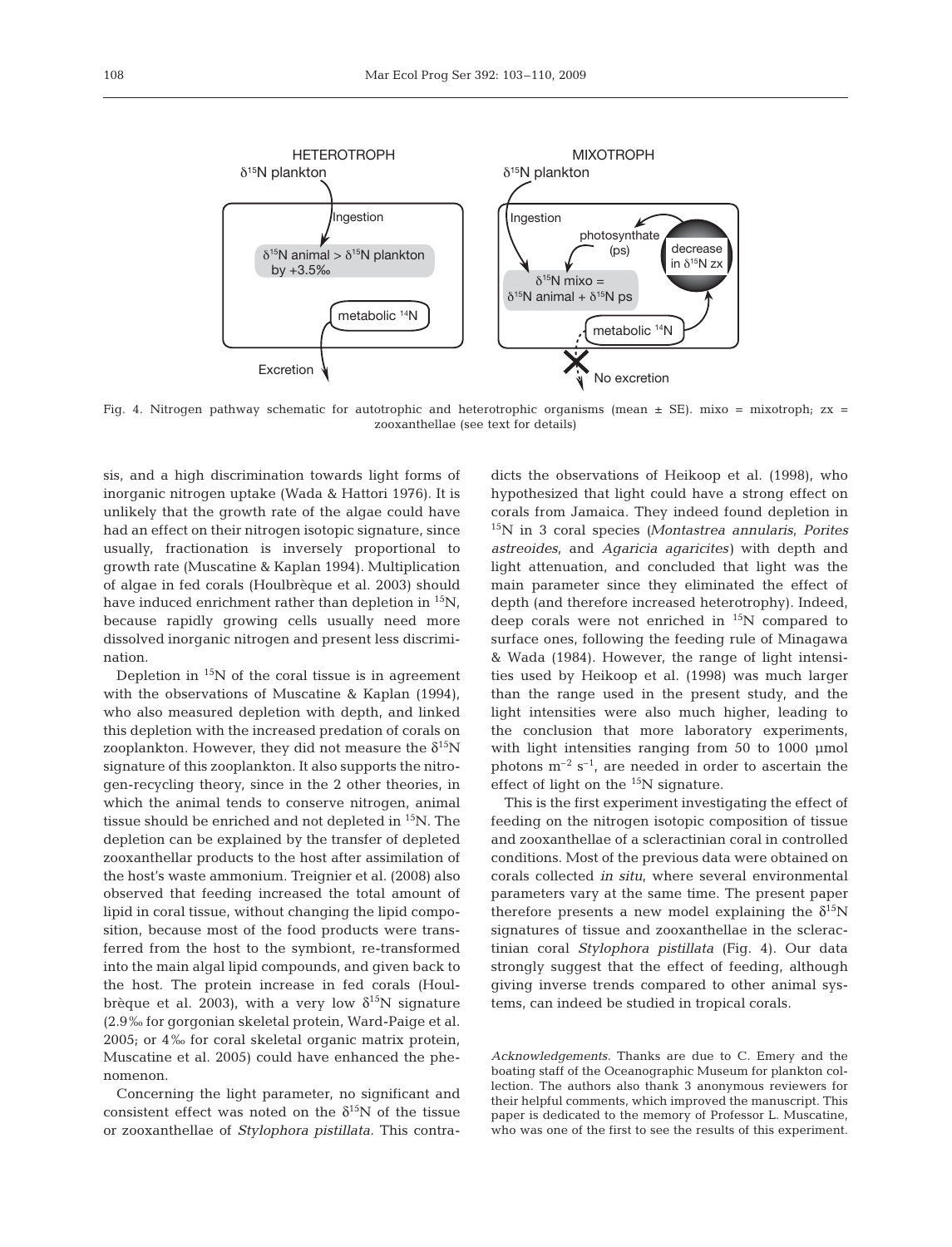#### LITERATURE CITED

- by the scleractinian coral *Galaxea fascicularis*: characterization and effect of light and nutritional status. J Comp Physiol B 163:355–362
- Anthony KRN, Fabricius KE (2000) Shifting roles of heterotro-➤ phy and autotrophy in coral energetics under varying turbidity. J Exp Mar Biol Ecol 252:221–253
- ► Bachar A, Achituv Y, Pasternak Z, Dubinsky Z (2007) Autotrophy versus heterotrophy: The origin of carbon determines its fate in a symbiotic sea anemone. J Exp Mar Biol Ecol 349:295–298
- ► DeNiro MJ, Epstein S (1981) Influence of diet on the distribution of nitrogen isotopes in animals. Geochim Cosmochim Acta 45:341–351
	- Felis T, Pätzold J, Loya Y, Wefer G (1998) Vertical water mass mixing and plankton blooms recorded in skeletal stable carbon isotopes of a Red Sea coral. J Geophys Res Oceans 103:30731–30739
	- Ferrier-Pagès C, Allemand D, Gattuso JP, Jaubert J, Rassoulzadegan F (1998) Microheterotrophy in the zooxanthellate coral *Stylophora pistillata.* Limnol Oceanogr 43: 1639–1648
- Ferrier-Pagès C, Gattuso JP, Dallot S, Jaubert J (2000) Effect ➤ of nutrient enrichment on growth and photosynthesis on the scleractinian coral *Stylophora pistillata.* Coral Reefs 19:103–113
- ► Ferrier-Pagès C, Witting J, Tambutté E, Sebens KP (2003) Effect of natural zooplankton feeding on the tissue and skeletal growth of the scleractinian coral *Stylophora pistillata.* Coral Reefs 22:229–240
- ► Grottoli A, Wellington GM (1999) Effect of light and zooplankton on skeletal  $\delta^{13}$ C values in the eastern Pacific corals *Pavona clavus* and *Pavona gigantea.* Coral Reefs 18: 29–41
- Grottoli A, Rodrigues L, Palardy J (2006) Heterotrophic plas-➤ ticity and resilience in bleached corals. Nature 440: 1186–1189
	- Grover R, Maguer JF, Reynaud-Vaganay S, Ferrier-Pagès C (2003) Uptake of ammonium by the scleractinian coral *Stylophora pistillata*: effect of feeding, light, and ammonium concentrations. Limnol Oceanogr 48:2266–2274
- ► Grover R, Maguer JF, Allemand D, Ferrier-Pagès C (2006) Urea uptake by the scleractinian coral *Stylophora pistillata.* J Exp Mar Biol Ecol 332:216–225
	- Heikoop JM, Dunn JJ, Risk MJ, Sanderman IM, Schwarcz HP, Waltho N (1998) Relationship between light and the  $\delta^{15}N$ of coral tissue: examples from Jamaica and Zanzibar. Limnol Oceanogr 43:909?920
- ▶ Heikoop JM, Dun JJ, Risk MJ, Tomascik T, Schwarz HP, Sandeman IM, Sammarco PW (2000a) Nitrogen-15 signals of anthropogenic nutrient loading in reef corals. Mar Pollut Bull 40:628–636
- ► Heikoop JM, Dun JJ, Risk MJ, McConnaughey TA, Sandman IM (2000b) Separation of kinetic and metabolic effect in carbon-13 records preserved in reef coral skeletons. Geochim Cosmochim Acta 64:975–987
- ► Hoegh-Guldberg O, Muscatine L, Goiran C, Siggaard D, Marion G (2004) Nutrient-induced perturbations to  $\delta^{13}C$ and  $\delta^{15}N$  in symbiotic dinoflagellates and their coral hosts. Mar Ecol Prog Ser 280:105–114
- ► Houlbrèque F, Tambutté E, Ferrier-Pagès C (2003) Effects of zooplankton availability on the rates of photosynthesis, and tissue and skeletal growth in the scleractinian coral *Stylophora pistillata.* J Exp Mar Biol Ecol 296:145–166
- Lasker HR, Gottfried MD, Coffroth MA (1983) Effects of depth ➤

on the feeding capabilities of two octocorals. Mar Biol 73: 73–78

- Al-Moghrabi S, Allemand D, Jaubert J (1993) Valine uptake > Lipschultz F, Cook CB (2002) Uptake and assimilation of <sup>15</sup>Nammonium by the symbiotic sea anemones *Bartholomea annulata* and *Aiptasia pallida*: conservation versus recycling of nitrogen. Mar Biol 140:489–502
	- Marion GS, Hoegh-Guldberg O, McCulloch MT, Jupiter SD (2006) Coral isotopic records  $(\delta^{15}N)$  of unprecedented land-use stress in Great Barrier Reef coastal communities. EOS Trans Am Geophys Union 87 (36) Ocean Sciences Meeting Suppl., Abstract OS520-04
	- $\blacktriangleright$  Minagawa M, Wada E (1984) Stepwise enrichment of  $^{15}N$ along food chains: further evidence and the relation between  $\delta^{15}N$  and animal age. Geochim Cosmochim Acta 48:1135–1140
		- Muscatine L (1990) The role of symbiotic algae in carbon and energy flux in reef corals. In: Dubinsky Z (ed) Ecosystems of the world, coral reefs. Elsevier, New York, p 75–87
		- Muscatine L, D'Elia CF (1978) The uptake, retention and release of ammonium by reef corals. Limnol Oceanogr 23: 725–734
		- Muscatine L, Kaplan IR (1994) Resource partitioning by reef corals as determined from stable isotope composition. II.  $\delta^{15}$ N of zooxanthellae and animal tissue versus depth. Pac Sci 48:304–312
	- Muscatine L, Porter JW, Kaplan IR (1989) Resource partitioning by reef corals as determined from stable isotope composition. I.  $\delta^{13}$ C of zooxanthellae and animal tissue vs depth. Mar Biol 100:185–193 ➤
	- ► Muscatine L, Goiran C, Lynton L, Jaubert J, Cuif JF, Allemand D (2005) Stable isotopes ( $\delta^{13}$ C and  $\delta^{15}$ N) of organic matrix from coral skeleton. Proc Natl Acad Sci USA 102:1525–1530
	- $\blacktriangleright$  Owens NJP (1988) Natural variations in <sup>15</sup>N in the marine environment. Adv Mar Biol 24:389–451
	- ▶ Palardy JE, Grottoli A, Matthews KA (2006) Effect of naturally changing zooplankton concentrations on feeding rates of two coral species in the Eastern Pacific. J Exp Mar Biol Ecol 331:99–107
	- ► Peterson BJ, Fry B (1987) Stable isotopes in ecosystem studies. Annu Rev Ecol Syst 18:293–320
	- ▶ Piniak GA, Lipschultz F, McClelland J (2003) Assimilation and partitioning of prey nitrogen within two anthozoans and their endodymbiotic zooxanthellae. Mar Ecol Prog Ser 262:125–136
	- Rahav OZ, Dubinsky Z, Achituv Y, Falkowski PG (1989) ➤ Ammonium metabolism in the zooxanthellate coral *Stylophora pistillata.* Proc R Soc Lond B 236:325–337
	- ▶ Rau GH, Mearns AJ, Young DR, Olson RJ, Schafer HA, Kaplan IR (1983) Animal  ${}^{13}C/{}^{12}C$  correlates with trophic level in pelagic food webs. Ecology 64:1314–1318
	- ▶ Rau GH, Ainley DG, Bengtson JL, Torres JJ, Hopkins TL (1992)  $15N/14N$  and  $13C/12C$  in Weddell sea birds, seals, and fish: implications for diet and trophic structure. Mar Ecol Prog Ser 84:1–8
	- ▶ Rees TAV, Ellard FM (1989) Nitrogen conservation and the green hydra symbiosis. Proc R Soc Lond B 236:203–212
	- ► Reynaud S, Ferrier-Pagès C, Sambrotto R, Juillet-Leclerc A, Jaubert J, Gattuso JP (2002) Effect of feeding on the carbon and oxygen isotopic composition in the tissues and skeleton of the zooxanthellate coral *Stylophora pistillata.* Mar Ecol Prog Ser 238:81–89
	- ▶ Reynaud-Vaganay S, Gattuso JP, Cuif JP, Jaubert J, Juillet-Leclerc A (1999) A novel culture technique for scleractinian corals: application to investigate changes in skeletal  $\delta^{18}$ O as a function of temperature. Mar Ecol Prog Ser 180: 121–130